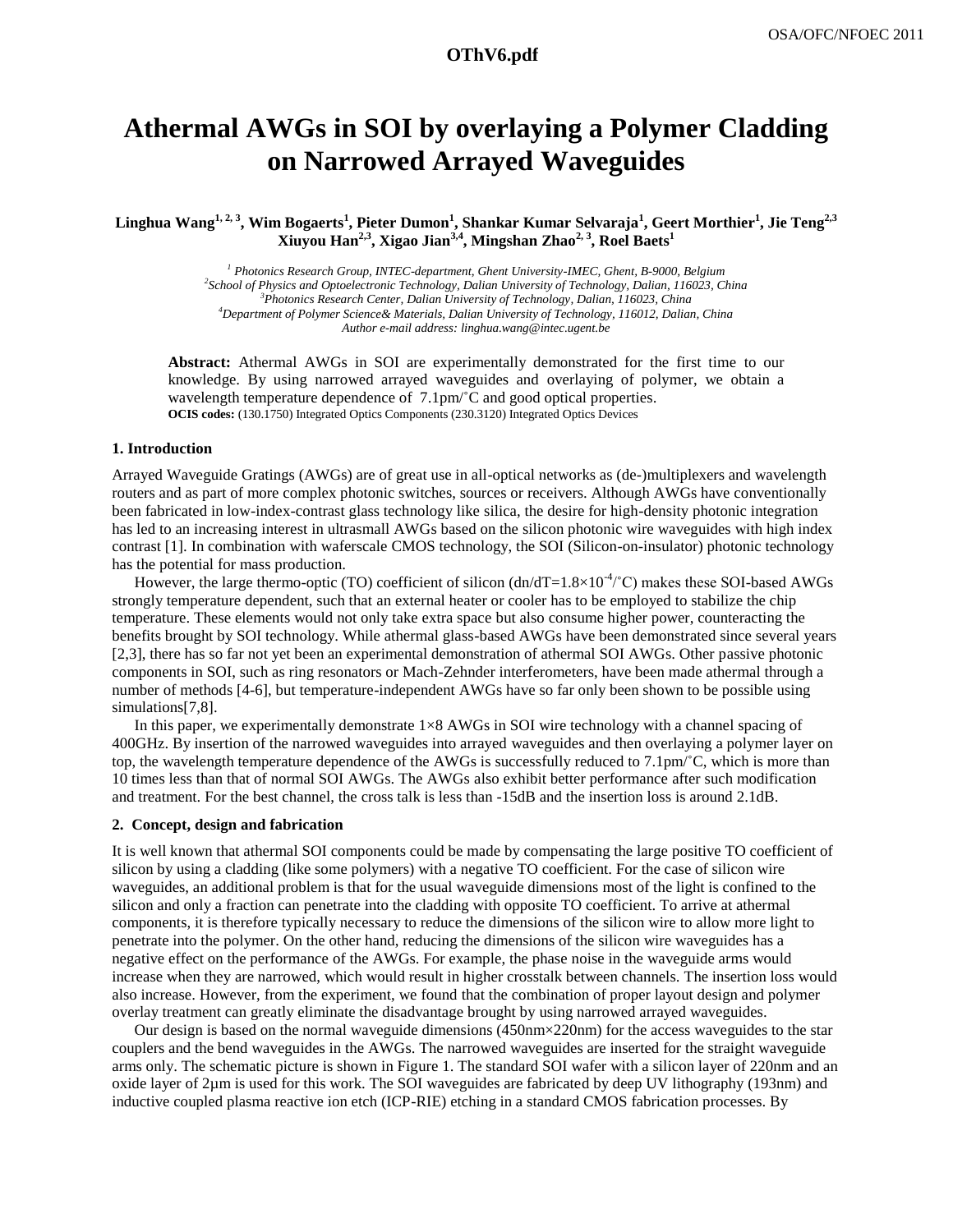# **OThV6.pdf OThV6.pdf**

gradually increasing the exposure dose on the SOI wafer from the left to the right hand side, several values of the width of the narrowed waveguides ranging from 330nm to 390nm could be obtained. After cleaning, Polymer PSQ-LH with a large TO coefficient of -2.4 $\times$ 10<sup>-4</sup> as well as low loss at 1550nm and high thermal stability below 200˚C[9,10], is chosen as the cladding material and spin-coated on top of the fabricated SOI chips.



Fig.1: The schematic picture of the proposed AWGs with narrowed arrayed waveguides

#### **3. Experimental results**

For measurements, a super luminescent light emitting diode is used as the light source. An optical spectrum analyzer (Agilent 86140B) is used to record the measurement data. In order to measure the AWGs spectra under different temperatures, the samples were mounted on a heating plate whose temperature could be controlled accurately. The lowest temperature dependence was obtained for a waveguide width of 345nm. Figure 2 shows the temperature dependence of the filter peak wavelength of the central channel (channel 4) for this waveguide width, before and after the polymer overlay. The temperature dependence of the filter peak wavelength was successfully reduced from above 72.9pm/˚C to -7.1pm/˚C, i.e. ten times lower than that of normal SOI AWGs.



Fig.4: Temperature dependence of the peak wavelength of channel 4 before (a) and after polymer overlay (b)

We also notice that the AWGs characteristics are actually improved after the polymer overlay. Figure 5 shows the filter spectra for all 8 AWGs outputs at 25˚C before and after the polymer overlay. For the best channel (channel 5), the insertion loss is reduced from 5.2dB to 2.1dB. The crosstalk is reduced from -11dB to less than -15dB. The most important reason for this is the smaller index contrast between core and cladding after the polymer has been deposited. By lowering the contrast, not only the phase errors between the arrayed waveguides, but also the scattering loss of the narrowed arrayed waveguides caused by sidewall roughness are greatly reduced. The junction loss between the arrayed waveguides and two star couplers might also be lower.